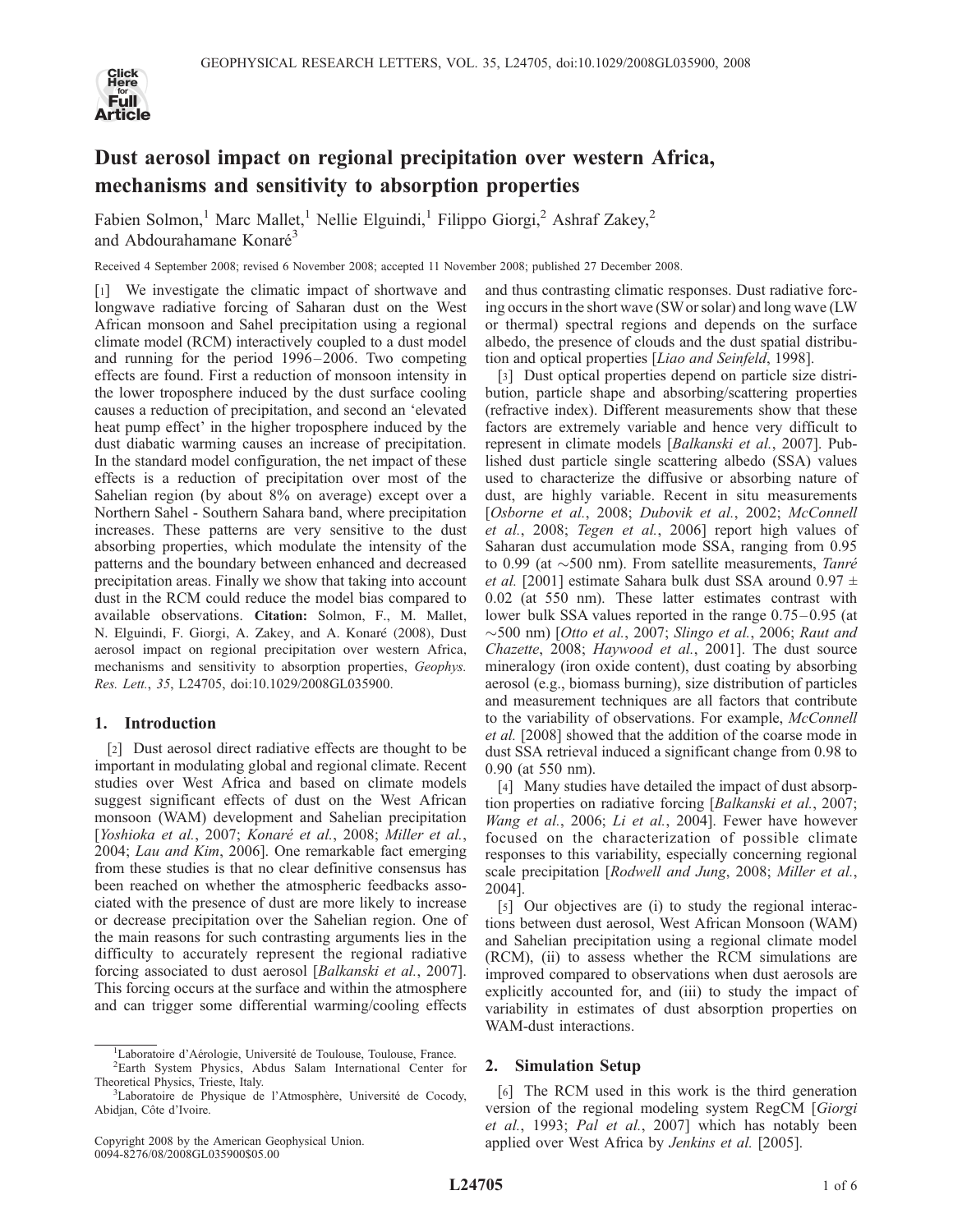Table 1. Standard Dust SW Optical Properties for the RegCM Radiation Scheme Visible Band<sup>a</sup>

| Dust Bins Size Diameter $(\mu m)$ | $K_{ext}$ (m <sup>2</sup> .g <sup>-1</sup> ) |      | <b>SSA</b> |
|-----------------------------------|----------------------------------------------|------|------------|
| $0.01 - 1$                        | 2.45                                         | 0.71 | 0.95       |
| $1 - 2.5$                         | 0.85                                         | 0.76 | 0.89       |
| $2.5 - 5$                         | 0.38                                         | 0.81 | 0.80       |
| $5 - 20$                          | 0.17                                         | 0.87 | 0.70       |

a<sup>3</sup>350 – 640 nm. See Table S1 for details. A sensitivity study is performed by modifying standard SSA bin values of  $+5$  and  $-5\%$ .

[7] An on-line dust scheme is included in RegCM, accounting for emission, transport and deposition of four particle size-bins [Zakey et al., 2006]. Standard dust SW optical properties are listed in Table 1. The dust LW emissivity and absorptivity are calculated using prognostic dust bin concentrations, LW refractive indices and absorption cross sections consistent with Wang et al. [2006]. Inclusion of the dust LW forcing in RegCM complement the study of Konaré et al. [2008] which was based on SW forcing only.

[8] Regional simulations for the period 1996–2006 are performed over an African domain (Figure 1) at 60 km horizontal resolution using the NCEP reanalysis as boundary conditions. Only seasonal June, July, August (JJA) averages are discussed here. Simulated dust aerosol optical depths (AOD) (Figure 1b) have been previously validated using satellite and ground based photometer data [Zakey et al., 2006; Konaré et al., 2008] and won't be further discussed here.

[9] In order to characterize the impact of dust on the WAM and its dependence on the dust SSA estimate, we perform a set of simulations including: (i) a control simulation with no dust effects (NODUST), (ii) a simulation where the dust scheme is activated and standard optical properties are used (DUST) and (iii) two sets of simulation where the dust SSA is modified (see section 4).

# 3. Dust Regional Climatic Impact on WAM and Precipitation

#### 3.1. Radiative Forcing

[10] Figure 1a displays the clear sky top of the atmosphere dust radiative forcing  $(SW + LW TOARF)$  for the standard simulation. The TOARF measures the radiative cooling or warming effect of dust on the surface-atmosphere system before any climatic adjustment takes place. Over the desert region, the TOARF is positive or close to zero as a result of high surface albedo values, which reduce the SW radiative forcing. Moreover, large dust loads (Figure 1b) and high temperatures in the Saharan dust source regions contribute to a maximum of LW absorption/emission and a positive TOARF. The change of the TOARF sign along 15N (Figure 1a) is due to a sharp decrease of surface albedo between desert and savannah land cover type and a decrease



Figure 1. (a) Top of atmosphere clear sky dust radiative forcing in the standard DUST case. (b) Dust average aerosol optical depth (contour) and surface forcing defined by surface absorbed radiation (SW + LW) difference DUST – NODUST. (c) TOA radiative forcing for standard case  $SSA - 5%$ . (d) TOA radiative forcing for standard case  $SSA + 5%$ .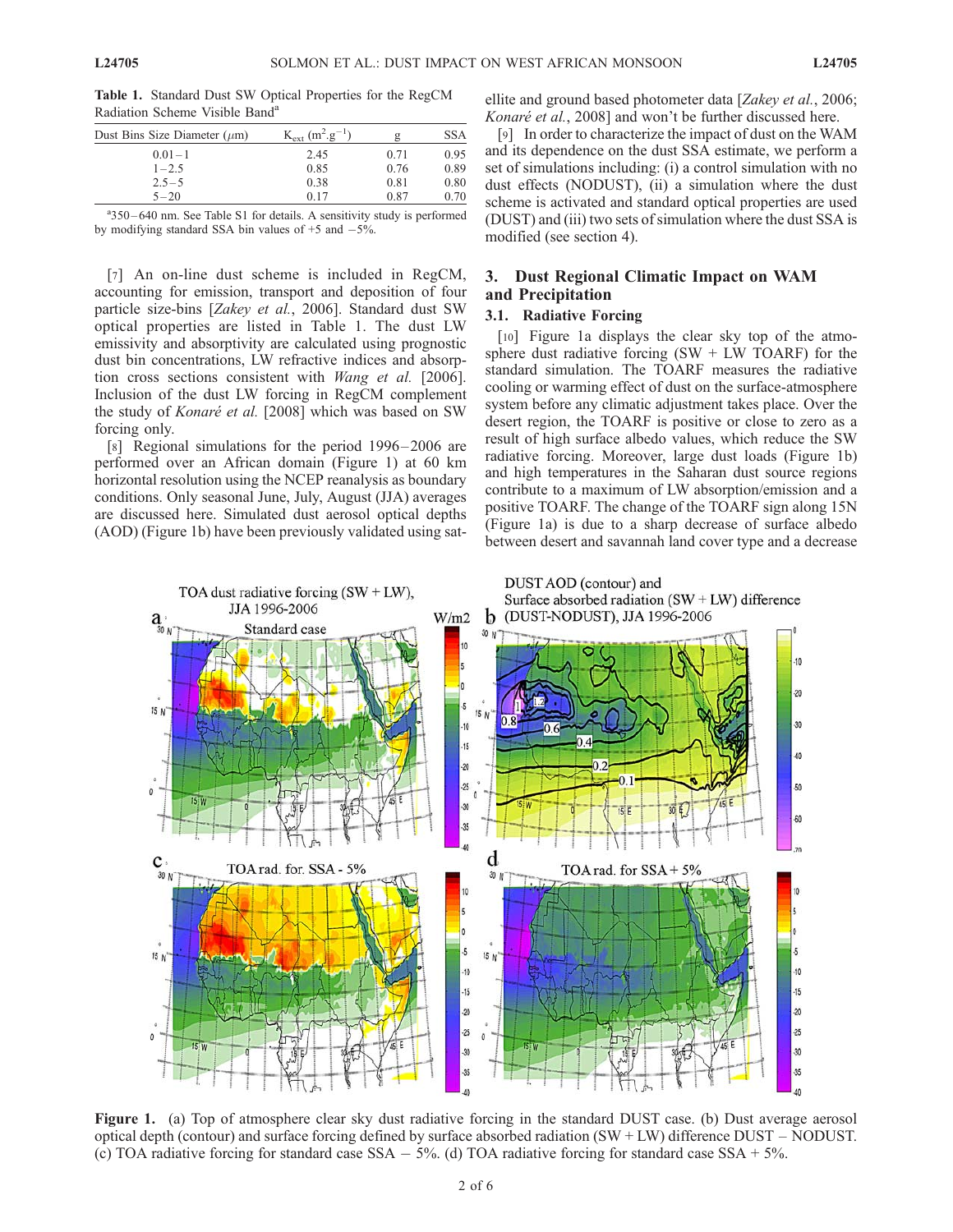

Figure 2. (a) Average precipitation rate simulated by RegCM (mm/day, NODUST). (b) Precipitation difference between DUST and NODUST simulations. (c) Precipitation bias compared to CRU data (NODUST-CRU). (d) Precipitation bias compared to TRMM data.

of average dust load away from the source regions. Overall, the simulated values of TOARF are consistent with the Balkanski et al. [2007] updated estimates. Because of lower surface albedos, the TOA SW forcing is more effective over the ocean, where it can reach  $-35$  w.m<sup>-2</sup> for AOD values between 0.8 and 1 consistent with observations [Li et al., 2004].

[11] The surface absorbed radiative forcing  $(SW + LW)$  is overall negative (Figure 1b) and indicates a strong average surface cooling by dust, maximum in regions of large AOD. This cooling is due to a strong attenuation of the surface incoming SW radiation, and this effect offsets the LW surface warming consistently with observations [Slingo et al., 2006].

#### 3.2. Impact of Dust on Average Monsoon Circulation and Precipitations

[12] The impact of dust aerosol on the WAM is estimated by comparing the NODUST and DUST experiments. Figures 2a and 2b show the average precipitation pattern for the NODUST case and the precipitation difference when dust is accounted for. Figure 3d displays a meridional cross section of precipitation rate difference averaged over a 15W – 15E band.

[13] The main effect of dust radiative forcing is a reduction of simulated precipitation over the Sahel region from 5N to 15N (Figures 2b and 3d). The decrease of precipitation is associated with a meridional differential circulation opposite to the normal monsoon circulation in the lower troposphere  $(0\sim4000 \text{ m})$  and intensified subsidence between 15 and 20N (Figures 3a and 3d). These features illustrate an average decrease of the 'monsoon pump intensity' induced by dust effects. We also note that in the lower troposphere (Figure 3a) the average cloud liquid water is reduced in the

middle troposphere when dust is accounted for. This reduction of cloud thickness is consistent with the decrease of precipitation. These results are in line with the argument that the dust surface cooling and the associated reduction of surface energy flux, moist static energy meridional gradient and convection over the Sahel are the dominant mechanisms leading to a reduction of precipitation [Konaré et al., 2008; Yoshioka et al., 2007; Paeth and Feichter, 2005].

[14] However, in the middle to upper troposphere (above 4000 m), we note that the differential circulation (Figure 3a) shows an ascendant circulation pattern similar to the 'elevated heat pump' mechanism proposed by Lau and Kim [2006] over India. This pattern is likely to result from dust atmospheric diabatic heating (see also section 4), and is associated with an increase of upper troposphere cloud water mixing ratio which is more pronounced north of 16N (Figure 3a).

[15] Regionally, the overall effect of dust on precipitation is results from these two 'competing' circulation branches. In our standard DUST case, the 'anti monsoon circulation' associated with lower cloud and precipitation reduction is dominant up to 17N. North of  $\sim$ 17N, a precipitation enhancement is obtained as a result of the elevated heat pump branch (Figures 1b and 3e).

[16] As discussed and illustrated in the auxiliary material the African easterly jet intensity tends to be enhanced and shifted southward when dust are accounted for.<sup>1</sup>

#### 3.3. Dust Effect on the Precipitation Bias

[17] Can the effects linked to dust explain some of the model biases? To address this question, we compare in

<sup>&</sup>lt;sup>1</sup>Auxiliary materials are available in the HTML. doi:10.1029/ 2008GL035900.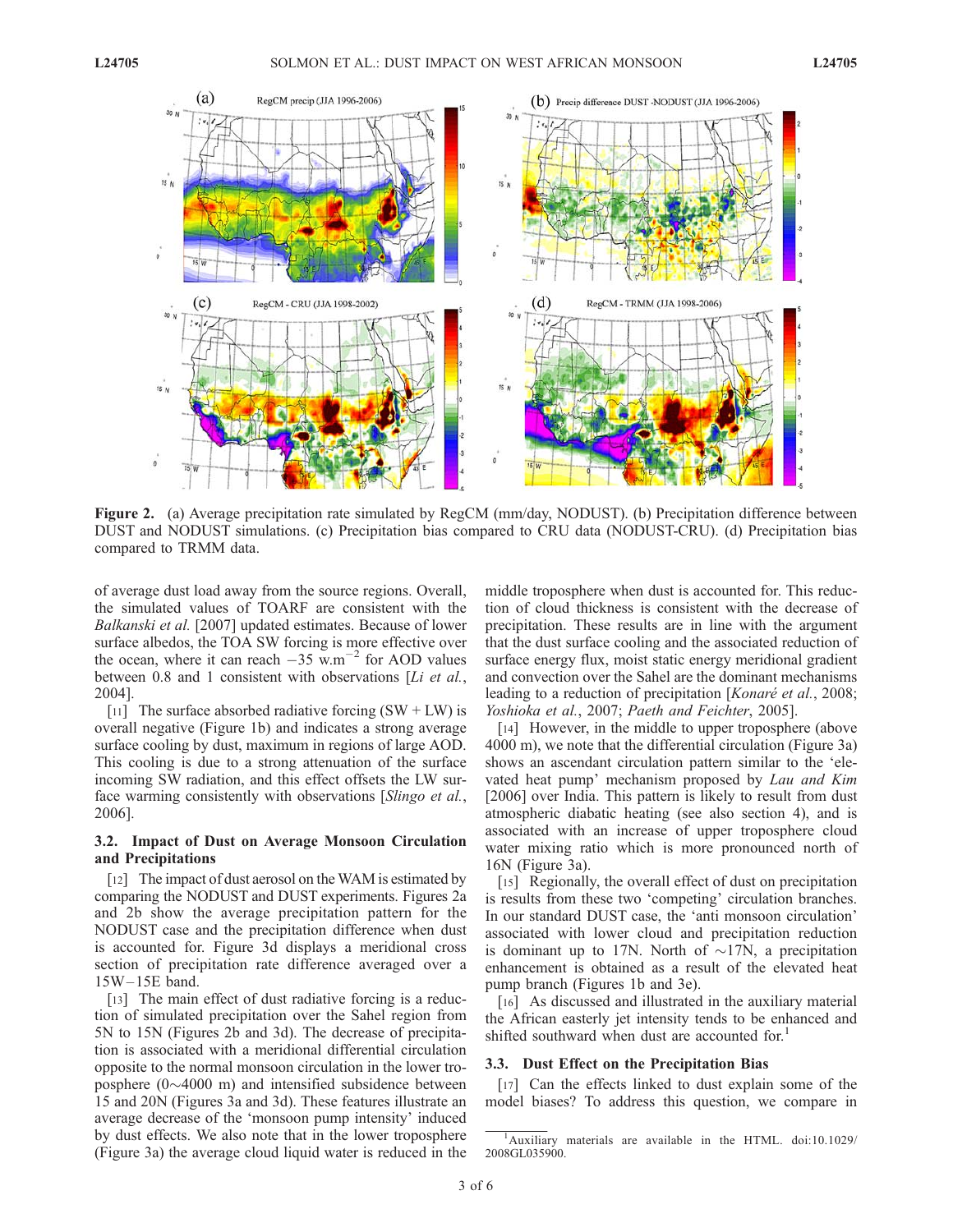

Figure 3. Differential meridional circulation and cloud water mixing ratio calculated between dust (DUST) and control (NODUST) cases for JJA 1996–2006. (a) DUST standard case, (b) DUST (SSA  $-5\%$ ) case, (c) DUST (SSA + 5%) case. (d) DUST – NODUST precipitation difference meridional cross section. (e) Same as Figure 3d but for SSA + 5%. (f) Same as Figure 3d but for  $SSA - 5%$ . Meridional cross sections represent  $a -15 + 15$  longitudinal band average.

Figure 2 and Table 2 the DUST – NODUST precipitation difference with the model bias in the NODUST case relative to both the CRU observations for the period 1996 – 2002 and TRMM blended satellite data [Nicholson et al., 2003] for the period 1998-2006.

[18] From 5 to 10N, the model underestimates precipitation compared to both the CRU and TRMM data, with the strongest biases over the coastal areas of Guinea and Nigeria. Despite a slight enhancement of precipitation in the DUST simulation over the Guinea gulf coastal region (Figure 3b), there is no obvious bias improvement when dust is accounted for (Table 1). Reasons for model biases over this region could lie in the surface parameterization and convection scheme (A. L. Steiner et al., Land surface coupling in regional climate simulations of the West African monsoon, submitted to Climate Dynamics, 2008) and are not discussed further here.

Table 2. Comparison of Model Precipitation Bias and Effect of Dust on Precipitation<sup>a</sup>

| Bias (mm/day and $\%$ ) | (DUST-NODUST) (mm/day and %) | Improvement?              |
|-------------------------|------------------------------|---------------------------|
|                         |                              |                           |
| $-1.23(-20.3\%)$        | $-0.18$ ( $-3.0\%$ )         | no                        |
| $+1.09$ (+20%)          | $-0.42$ ( $-7.9\%$ )         | yes                       |
| $-0.23(+41\%)$          | $+0.04 (+7.4\%)$             | yes                       |
|                         |                              |                           |
| $-1.23$ ( $-24\%$ )     | $-0.19$ ( $-3.8\%$ )         | no                        |
| $+0.06 (+1.4\%)$        | $-0.28$ ( $-6.1\%$ )         | yes                       |
| $-0.41$ ( $-92\%$ )     | $+0.05 (+11.3\%)$            | yes                       |
|                         |                              | <b>CRU</b><br><b>TRMM</b> |

<sup>a</sup>Quantities are calculated for 3 bands of latitude and represent a 15W-15E longitude average. Bias is calculated with regards to CRU (1996-2002) and TRMM (1998 – 2006) data as NODUST—OBS. Normalised biases, calculated as (NODUST—OBS) / NODUST, are also given in percent. DUST-NODUST precipitation differences are averaged over the corresponding CRU or TRMM observation years. Relative differences are calculated as (DUST-NODUST) / NODUST.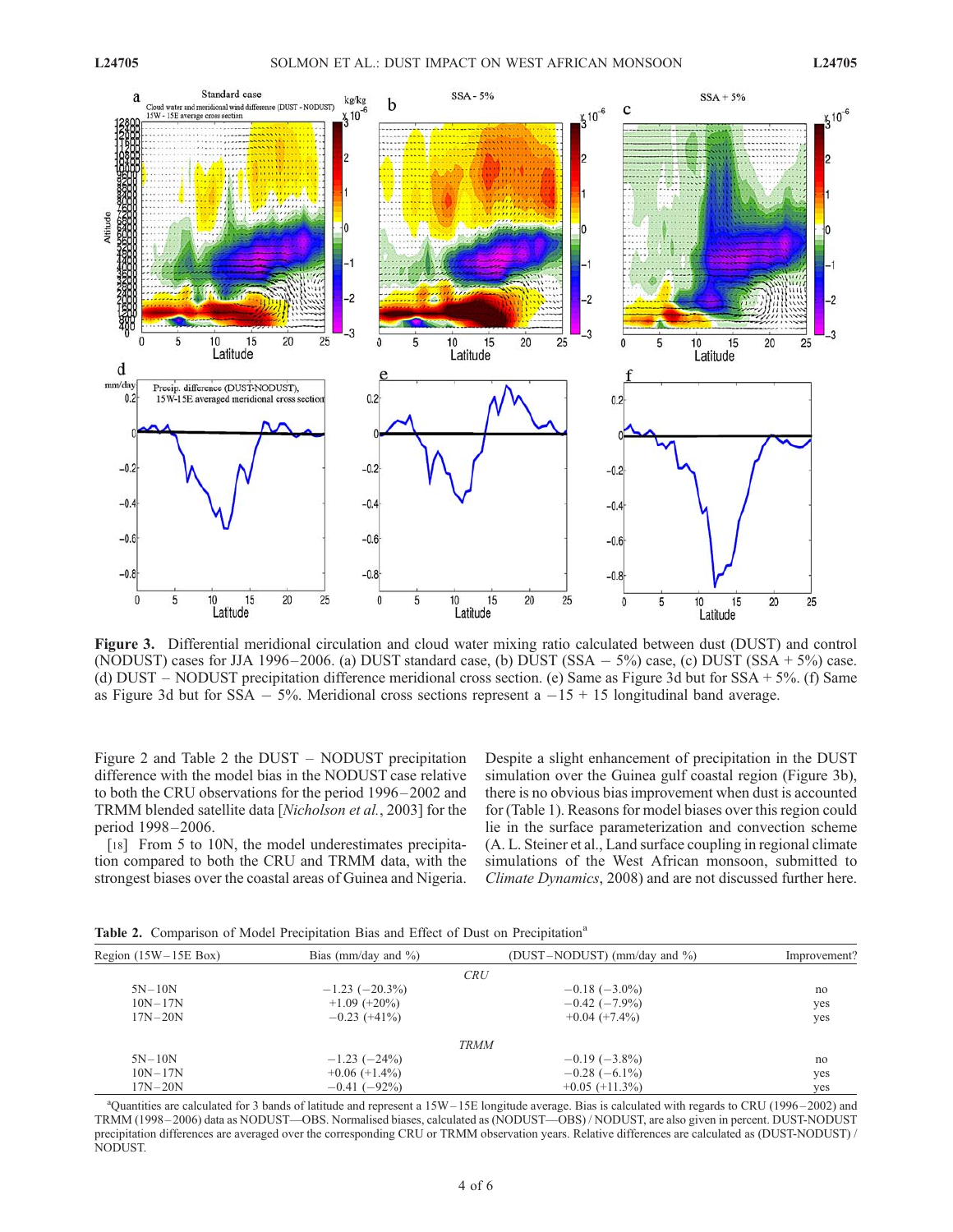[19] From 10 to 15 $\sim$ 16 N, the comparison with CRU data shows a marked precipitation overestimation in the NODUST experiment, which is also found compared to the TRMM data although less pronounced over the western portions of Africa. For this region, the DUST-NODUST precipitation difference shows a matching inverse spatial pattern, i.e., a precipitation decrease (section 3.2). Dust effects over the Sahelian region induce an  $\sim 8\%$  precipitation decrease, which partially compensates the -20% bias based on the CRU data (Table 2). This implies a  $\sim$  40% reduction of the bias by dust effects. This improvement is less obvious when comparing simulations and TRMM data over the WAM domain (Table 2 and Figures 2b and 2d).

[20] The 17 to 20N region shows little precipitation in both model and observations. However, the NODUST run underestimates significantly precipitation there compared to observations (Table 2 and Figures 3c and 3d), and over this arid band dust induces enhanced precipitation (see sections 3.2 and 4) thereby improving the model bias.

## 4. Sensitivity of Climate Response to Dust Absorbing Properties

[21] As mentioned above, the regional climatic response to dust aerosol is likely to depend on many factors and particularly on the dust SSA. In order to investigate the model sensitivity to this parameter, we performed an experiment in which dust bin SSAs were modified by plus and minus five percent compared to standard value (Table 1). This variation falls in the range of the observed estimates used in climate modelling (section 1).

[22] As illustrated in Figures 1c and 1d, a variation of SSA can strongly modify the TOA radiative forcing over our domain. For the more absorbing SSA case, the warming tendency is enhanced over bright desert areas and over the Saharan dust source region, whereas radiative cooling is now less efficient over Sahel and ocean. Consequently, the SW diabatic heating in the atmospheric column is enhanced (cf. auxiliary material). Conversely, for the high SSA case (Figure 1d) we obtain a TOA cooling generalised over the domain, even over bright desert areas. It means that the dust SSA are always over the 'critical SSA' depending on surface albedo and defined by Liao and Seinfeld [1998]. Over the Sahel and Ocean, the cooling obtained in the standard case is now more intense due to higher aerosol diffusivity.

[23] Concerning the regional climate responses, in the SSA -5% case (Figure 3b) we still obtain an 'anti monsoon' differential circulation induced by surface cooling in the lower troposphere (below 5000 m), but the elevated pump branch (above 5000 m) is now strengthened as a result of enhanced atmospheric absorption and warming. The net effect on precipitation (Figure 3e) is to reduce the standard dust drying over the Sahel (between 10 and 15 N) and to increase precipitation over the Northern Sahel / Southern Sahara region.

[24] When dust is considered as a stronger diffuser (standard SSA  $+5\%$  case), we note a total cancellation of the elevated heat pump differential circulation (Figure 3c), which is replaced by subsidence at all tropospheric levels and reduction of cloud water. In the lower troposphere, the anti monsoon differential circulation is still very active and the dust drying effect is larger than in the standard case,

while no increase of precipitation is obtained over the Sahel (Figure 3f).

#### 5. Conclusions

[25] Using a RCM including an on line parameterization of dust aerosol radiative forcing, we showed that dust has an impact on simulated precipitation over west Africa. Contrary to previous studies showing substantial drying or moistening effect induced by dust over the Sahel [*Konaré et al.*, 2008; Yoshioka et al., 2007; Miller et al., 2004], our results suggest finer regional precipitation responses based on coexisting differential circulations patterns induced by the dust radiative forcing at different tropospheric levels. Dust surface and lower troposphere cooling is responsible for a decrease of the monsoon pump intensity whereas atmospheric diabatic warming over the source areas could trigger an elevated heat pump effect resulting in enhanced moisture transport and cloud formation in the higher troposphere over the Sahel. The overall regional impact of dust on average precipitation results from these coexisting effects.

[26] The balance between these effects is very sensitive to the dust SSA and it determines the intensity of precipitation decrease vs. increase as well as the latitudinal limit between these two responses. Using a range of current estimates of dust SSA values, we show that the drying and moistening patterns over the Sahel region can significantly change. This dependency of precipitation and circulation to the 'amount of absorption' by dust is consistent with results of Rodwell and Jung [2008]. Overall, a better characterization of the size distribution and dust optical properties over west Africa is still crucial for the accurate estimated of the dust climatic effects over the region.

[27] Using the standard optical properties along with precipitation observations, we show that the model biases in simulating precipitation over the region can be improved by taking into account dust effects. When compared to CRU data, dust could contribute to a  $\sim$ 40% of the precipitation positive model bias. Although a strict causality is difficult to establish because of other model imperfections responsible for biases, our results are still indicative of the importance of including dust in forecast and climate models. Finally it should be recalled that other factors can potentially modify the simulated climatic signals obtained, as the number of dust bins, the potential effect of dust on cloud microphysics, the use of different land surface, convection and interactively coupled ocean schemes.

[28] **Acknowledgments.** Based on a French initiative, AMMA was built by an international scientific group and is currently funded by a large number of agencies, especially from France, UK, US and Africa. It has been the beneficiary of a major financial contribution from the European Community's Sixth Framework Research Programme. Detailed information on scientific coordination and funding is available on the AMMA International website http://www.amma-international.org.

#### References

- Balkanski, Y., M. Schulz, T. Claquin, and S. Guibert (2007), Reevaluation of mineral aerosol radiative forcings suggests a better agreement with satellite and AERONET data, Atmos. Chem. Phys., 7, 81-95.
- Dubovik, O., B. Holben, T. F. Eck, A. Smirnov, Y. J. Kaufman, M. D. King, D. Tanré, and I. Slutsker (2002), Variability of absorption and optical properties of key aerosol types observed in worldwide locations, J. Atmos. Sci., 59, 590-608.
- Giorgi, F., M. Marinucci, G. T. Bates, and G. De Canio (1993), Development of a second generation regional climate model (RegCM2). Part II: